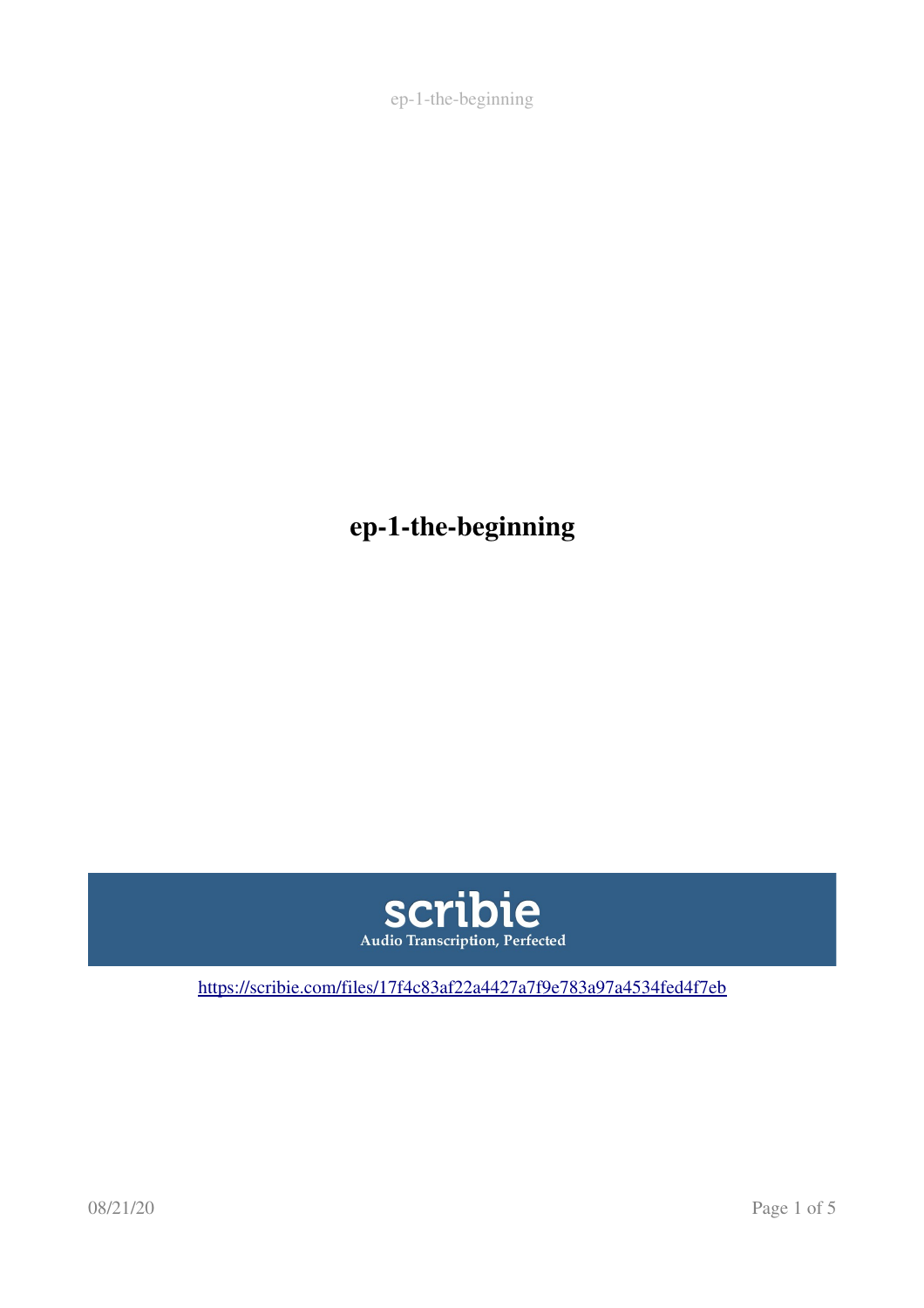00:00 Enid Otun: Hello, and welcome to the first podcast episode of If Women were meant to fly, the sky would be pink. The Beginning. I'm Enid Otun. This episode I'll be introducing you to the start of my aviation career as a woman in the '80s and '90s, how it all started, why it all started and how it shaped me as a future commercial pilot.

### [music]

00:50 EO: My heritage is fairly unusual to start off with, I was born to a Cumbrian mother and a Nigerian father in the early '60s. By the time I was born, my father had long since returned to his native Lagos, Nigeria, leaving my mom to take care of me as a single parent to a mixed race baby in a time when mixed race babies weren't the don thing. Luckily, my mom was a feisty Cumbrian lass who weathered the prejudice and rejection with a mixture of impenetrable defiance and humour. She told me that she had taken me to three churches in Liverpool before she could find one where they would agree to christen me.

01:27 EO: But, I was duly christened and my mom looked on proudly as the photos were taken. My mom wasn't perfect by any means, who is? But she didn't give a monkey's what anyone else thought, and I'm thankful to have inherited that quality from her. When I was a toddler my father sent for us, and we sailed to Lagos on the Aureol ocean liner, and that took three weeks. I can't imagine how my mother managed to keep a 2-year-old entertained on a boat for that long, but we both survived somehow. My father met us, and took us to what would be our home for the next 15 to 20 years. Unbeknownst to my mother, he already had a wife who lived in the flat downstairs.

02:09 EO: He gained significant kudos for being the only Nigerian man in Lagos with not just one, but two English wives. Overnight, I gained two half-brothers and a half sister, and my mother begrudgingly had to put up with a fellow wife in the flat below. Suffice to say that although some aspects of Lagos life were very interesting and exciting, and that's after independence from the UK in the 1960s, our home life wasn't a happy one. Unfortunately, the charming charismatic image that my dad portrayed as he courted my mother and the rest of the world, belied a violent abusive side, which quickly became obvious behind closed doors.

02:53 EO: He was a powerful, highly thought of professional who socialized in the most prestigious circles. I used to have play dates with the head of state's children. He made it very clear to us both that he could do as he pleased, and treat us as badly as he wished, and nobody would believe us or come to our aid. And we believed him, it was true. My childhood and the entirety of my mother's married life was marred by my father's abuse. So, although it was traumatic when he died in a car accident when I was 12, it was nothing compared to the trauma of living with him.

## [music]

03:39 EO: After my father's death I felt both devastated and liberated, I was sent to boarding school in Kent in England, and my mother flew over with me from Lagos, and she hired a posh Jaguar with a chauffeur so that we could arrive at the school in style, something I wasn't used to. She left me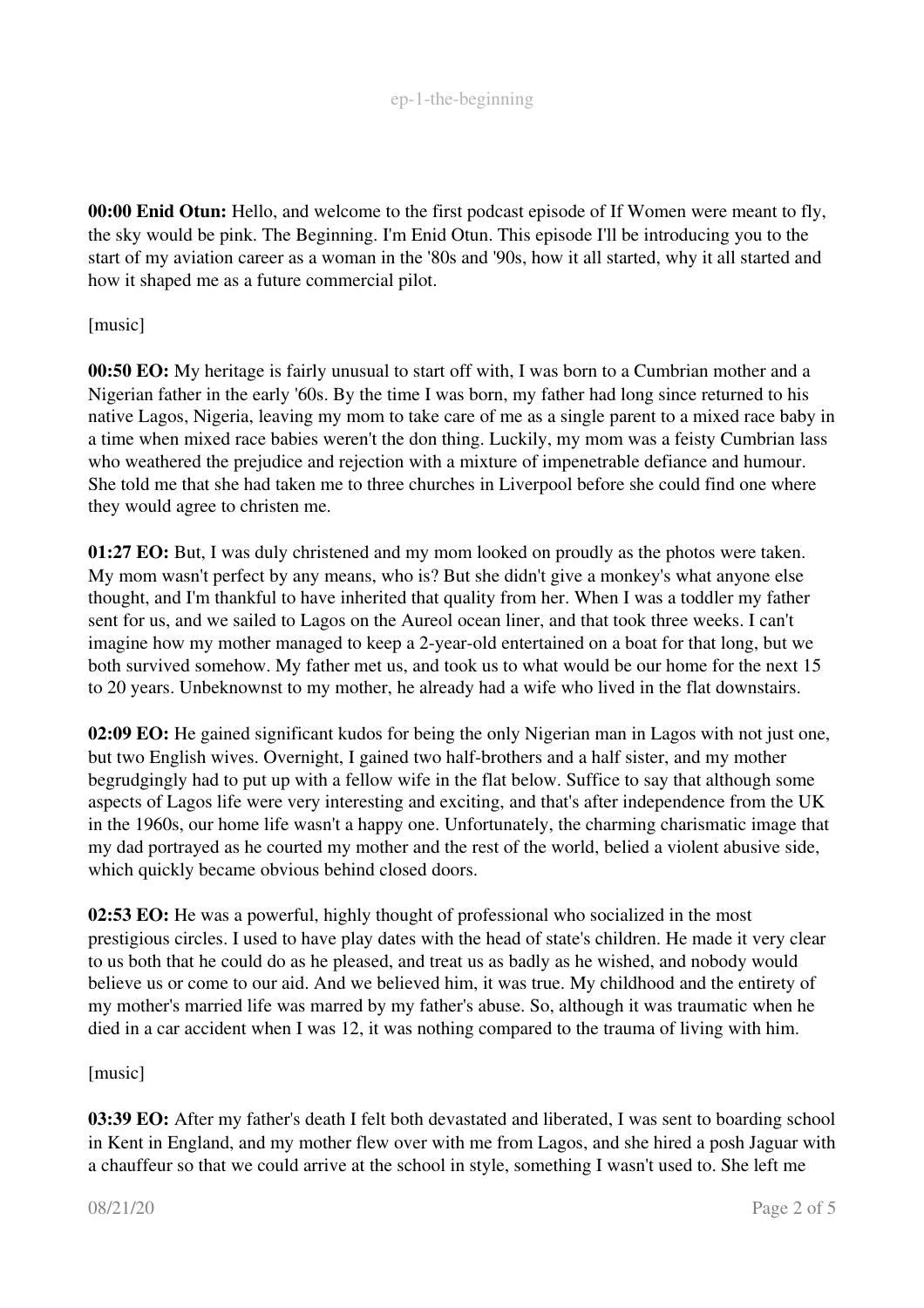with a tuck box bursting with treats and my new trunks, and my new posh uniform, and I cried for days after she left. The homesickness was hellish, but, even then I was beginning to get a feeling that I was finally free. Not many people have experienced childhood trauma, paradoxically, I didn't really know what to do with my new found freedom, I didn't really know who I was, let alone who I wanted to be.

04:22 EO: Boarding school proved to be an important time for me to experiment though. My fellow pupils and I all bumbling through adolescence in the way that people did in the '70s, by moaning and groaning our way through lessons and homework and living for the midnight feasts, Saturday lunch times in the Wimpy, you remember those? Showing our age a bit, loitering around the Pick 'n' Mix in Woolworths during our trips into town. All the proud moments come to mind, smuggling a bottle of Mateus Rosé on the flight back from a summer break and then drinking the whole bottle and rolling around drunk on the lawn in front of the headmistress's office. Such fun, or not, after I was caught.

05:00 EO: Planes were already a big part of my life, I flew back and forth from Lagos to Heathrow at the end of every term. I was complete with a big red tag hanging around my neck, singling me out as an unaccompanied minor. I always flew British Caledonian sitting at the back to try to get away from the smokers up front. What a time to be alive! It never occurred to me to be a pilot though, despite all the air miles I was accruing as a child, and then a teenager. At school I was drawn to the arts and classics, but even within those subjects, I didn't see myself as an academic.

05:36 EO: I'd had all my confidence literally knocked out of me during my childhood, along with being repeatedly told that I was stupid and good for nothing. So, I certainly didn't imagine myself doing anything exciting in the future. I hope the next part of my story brings hope and confidence to anyone listening, who may have had a less than perfect start to life. I realised once my father died that my mom and I were basically on our own. I didn't have a lot in terms of family or support, but I had agency. I was free of his judgement and threats as well as the oppressive expectations of my African family, and little did I know that a day trip to a local air show was gonna set me on a path to a thrilling future.

06:19 EO: When I was 15, my mom visited me at boarding school. She took me to a local air show in Headcorn in Kent. And while we wandering around, I noticed a sign advertising 30-minute pleasure flights, and I signed up, completely unaware that this was gonna be 30 minutes that would shape my career and character for the rest of my life, pointing me in an entirely different direction. The pilot on the flight quite by chance was a British Caledonian co-pilot who often flew the Boeing 707s on the Lagos route, so I excitedly sat up front with him and enjoyed chatting and watching what he was doing. And then suddenly, he asked me if I wanted to take the controls to see how it felt. And before I realised what I was doing, I agreed, and it turned out to be the greatest feeling ever, thrilling and terrifying to be in charge of this plane, but also, just to be in the sky, above the clouds with such beautiful views, and such an amazing perspective.

07:21 EO: So once we'd landed, I wandered back to my mom to tell her all the news, but I was surprised when the pilot approached me, and to my delight, he told me that I had really good handling skills for someone of my age and experience, and that I should consider getting lessons. He then gave me his details and told me I should let him know up front if I was on board one of his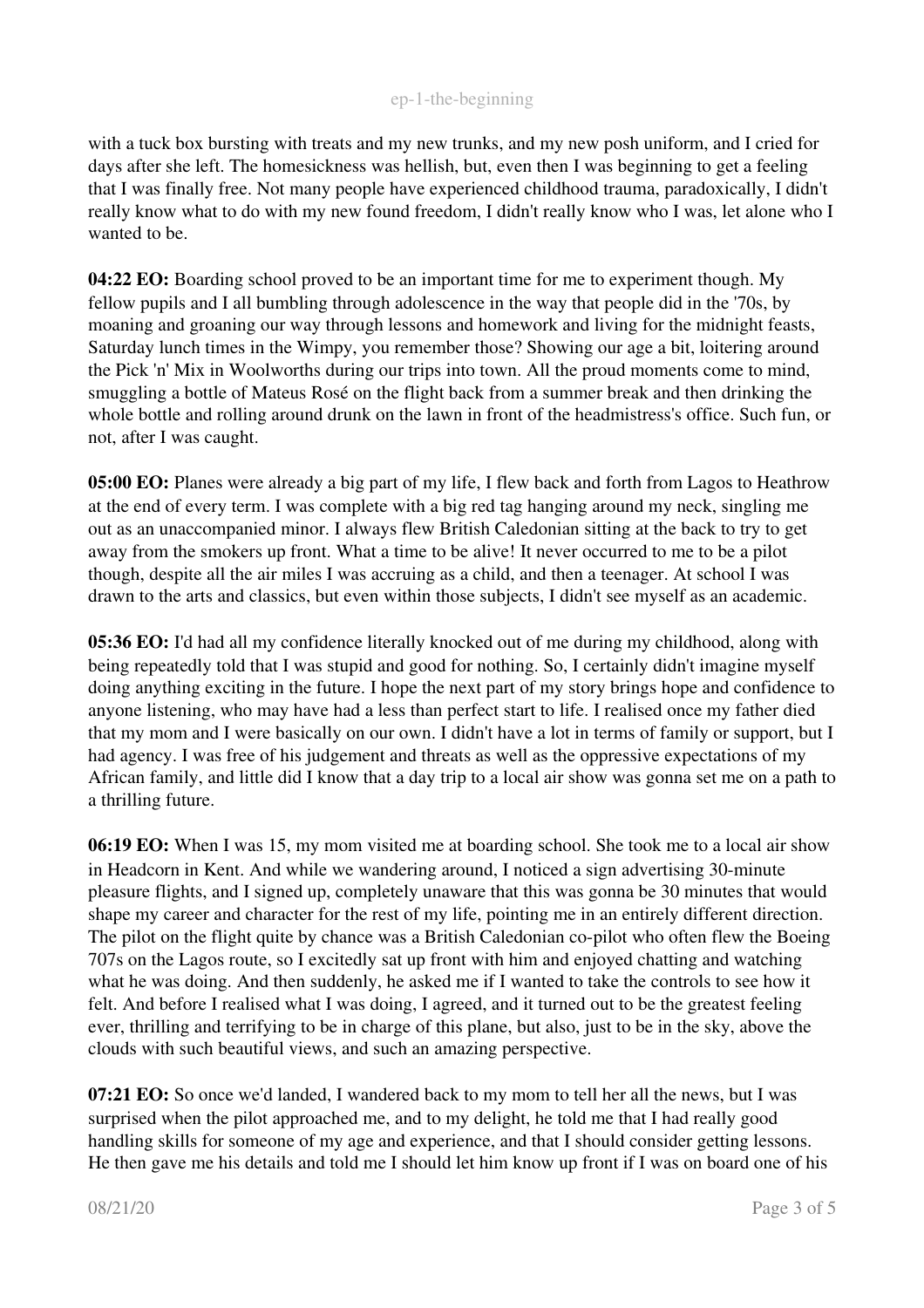fights. I was over the moon, it was a huge moment for me, not just because the flight had been so exciting, but because it was the first time anyone had ever told me I was good at something, and that I showed promise. So from that moment on, I began nagging my mom for lessons. Now, initially, she thought it was a phase, but I was unrelenting in my whinging, so she eventually agreed. And in a way, I think she was relieved I finally had some idea of what I wanted to do.

08:11 EO: So at 17, I had a few lessons in England, and then throughout the summer holidays, I took lessons at the Lagos Flying Club. My 18th birthday, and the end of my school years were rapidly approaching. I used to buy the monthly magazine, Flight, and when I wasn't learning to fly, I wrote to every major airline they featured, asking them to take me on and with some sort of sponsorship: Air UK, Dan-Air, Britannia, British Air Ferries, BEA, GB Airways, and many more received my eager but naive letters. Obviously, I didn't tell any of these prospective employers that I had yet to conquer my air sickness, and that none of the science or maths qualifications they required, I had. But neither did I mention I actually spent quite a lot of time wondering if I could be better suited being an air traffic controller.

09:06 EO: So as the rejections came in and other letters remained unanswered, I persevered with my lessons, and on my 18th birthday, I completed my private pilot's license in a little over the 40 hour minimum. Celebrating a newly qualified private pilot was an age old tradition at the Flying Club. It consisted of sitting in the old ejector seat of a now scrapped Nigerian Air Force MiG-21 which had been positioned outside the club house, the ejector seat, not the aircraft. You were soaked with a freezing cold bucket of water whilst your fellow students looked on and laughed; mark you, they were also clapping as well, "Welcome to the fraternity." I was finally a pilot.

[music]